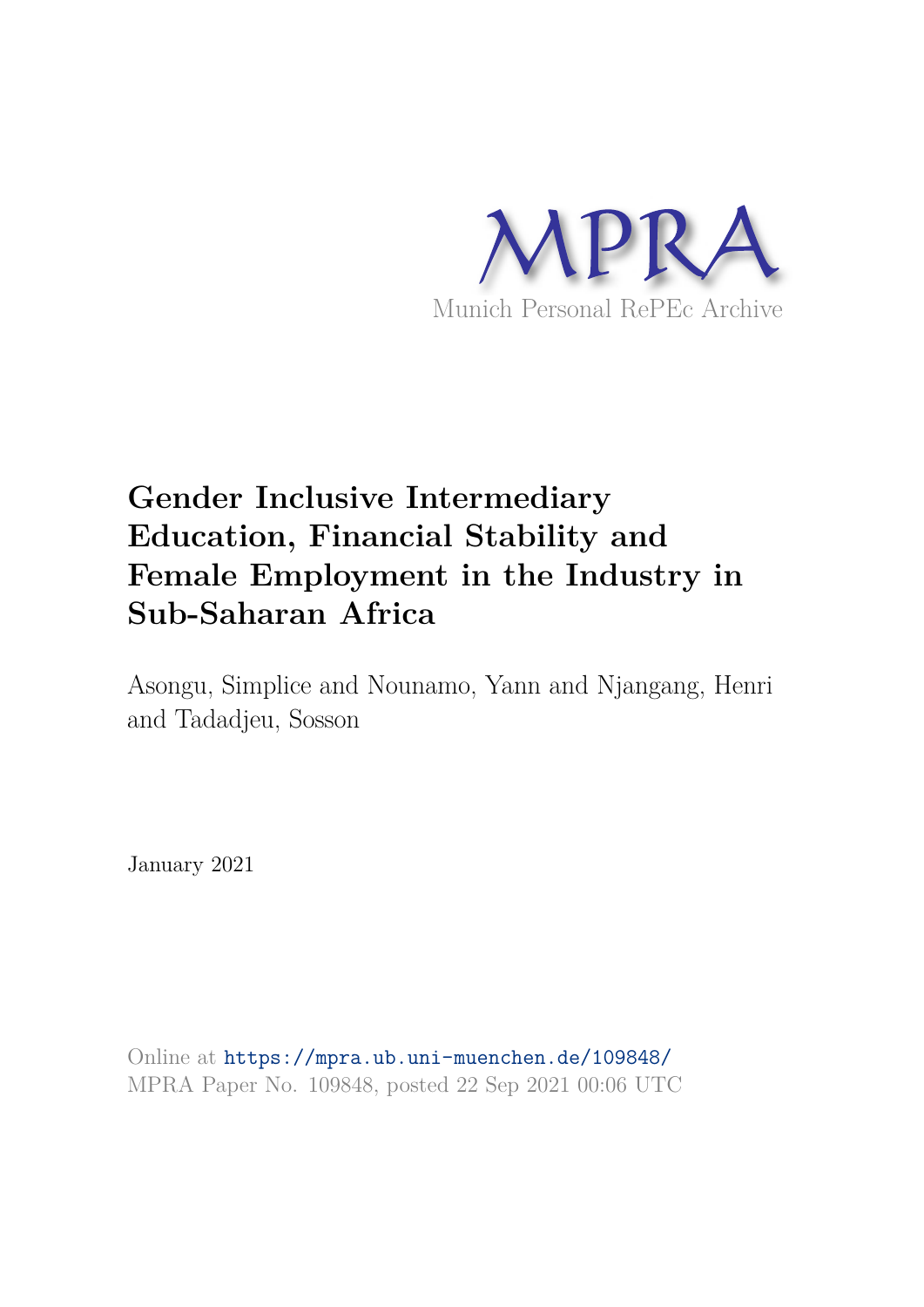# A G D I Working Paper

### WP/21/009

### **Gender Inclusive Intermediary Education, Financial Stability and Female Employment in the Industry in Sub-Saharan Africa**

Forthcoming: Finance Research Letters

**Simplice A. Asongu** 

Department of Economics, University of South Africa. P. O. Box 392, UNISA 0003, Pretoria South Africa. E-mails: [asongusimplice@yahoo.com,](mailto:asongusimplice@yahoo.com) [asongus@afridev.org](mailto:asongus@afridev.org)

**Yann Nounamo**  Faculty of Economics and Applied Management, University of Douala E-mail: [nounamoyann@gmail.com](mailto:nounamoyann@gmail.com)

**Henri Njangang**  Faculty of Economics and Management (LAREFA), University of Dschang , Cameroon E-mail: [ndieupahenri@gmail.com](mailto:ndieupahenri@gmail.com)

**Sosson Tadadjeu** Dschang School of Economics and Management, University of Dschang E-mail: [stadadjeu@yahoo.fr](mailto:stadadjeu@yahoo.fr)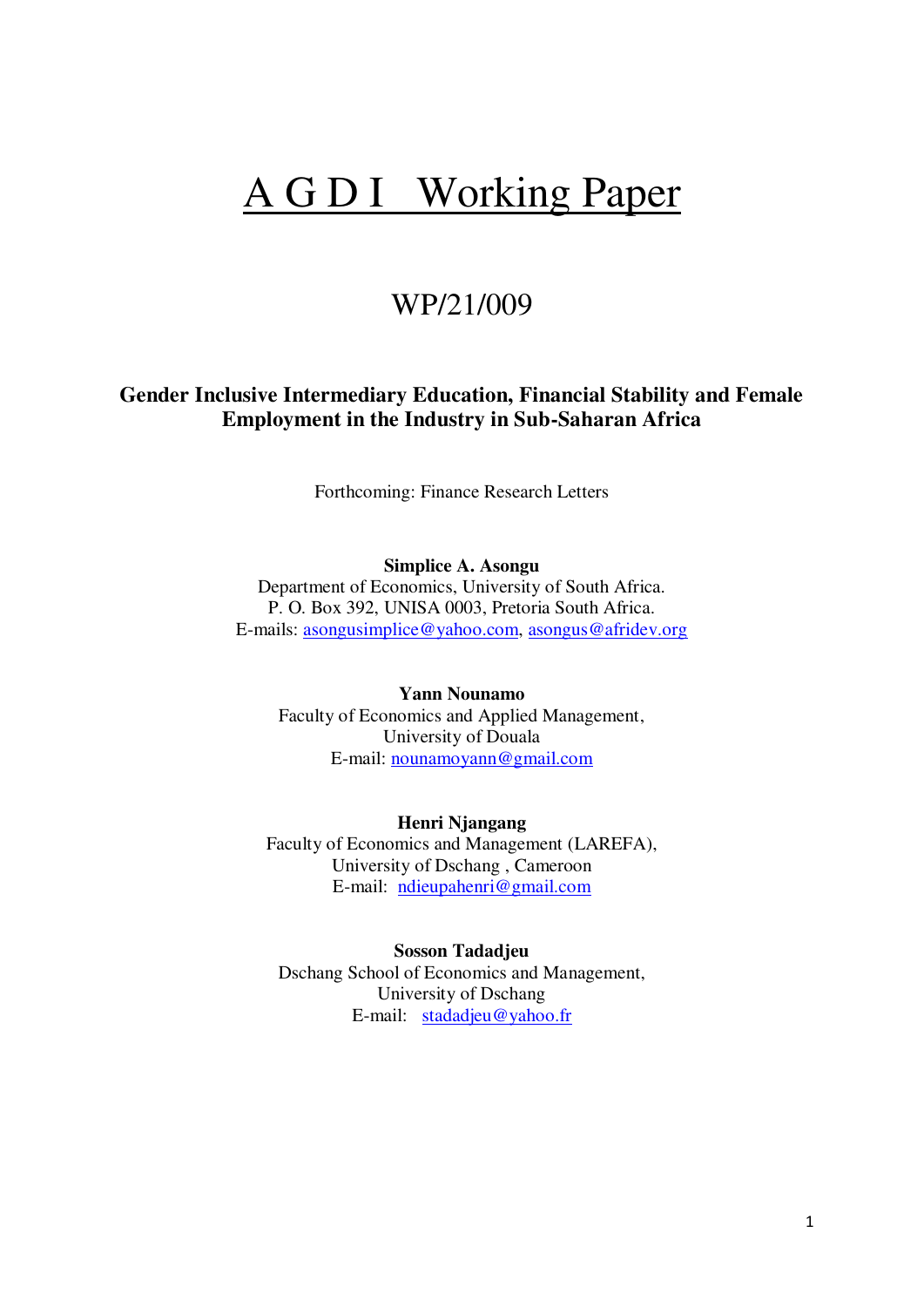Research Department

#### **Gender Inclusive Intermediary Education, Financial Stability and Female Employment in the Industry in Sub-Saharan Africa**

#### **Simplice A. Asongu, Yann Nounamo, Henri Njangang & Sosson Tadadjeu**

#### January 2021

#### **Abstract**

The study examines how financial stability modulates the effect of inclusive intermediary education on female employment in the industry for the period 2008-2018 in Sub-Saharan Africa. The empirical evidence is based on Tobit, Ordinary Least Squares (OLS) and Quantile regressions. There are positive interactive or conditional effects between inclusive intermediary education and financial stability in the Tobit, OLS and bottom quantiles estimations. A net positive (negative) effect is apparent in the  $10<sup>th</sup>$  quantitle (median) of female employment in the industry distribution. Implications are discussed.

*Keywords*: inclusive education; financial sustainability, gender economic inclusion *JEL Classification*: E23; F21; F30; L96; O55

#### **1. Introduction**

<u>.</u>

This note examines how financial stability modulates the role of inclusive intermediary or secondary education on female economic participation<sup>1</sup>. It is founded on the premise that inclusive female education engenders female economic participation and such a nexus is facilitated by financial stability. The policy importance of getting more women into the formal economic sector builds on the fact that in sub-Saharan Africa (SSA), about 90% of women are occupied in the informal economic sector (Woldemichael, 2020) and by extension, it is imperative to assess policies that could improve the participation of women in the industry.

<sup>&</sup>lt;sup>1</sup> Inclusive intermediary education, inclusive education, gender parity education and gender parity intermediary education are used interchangeably throughout the study.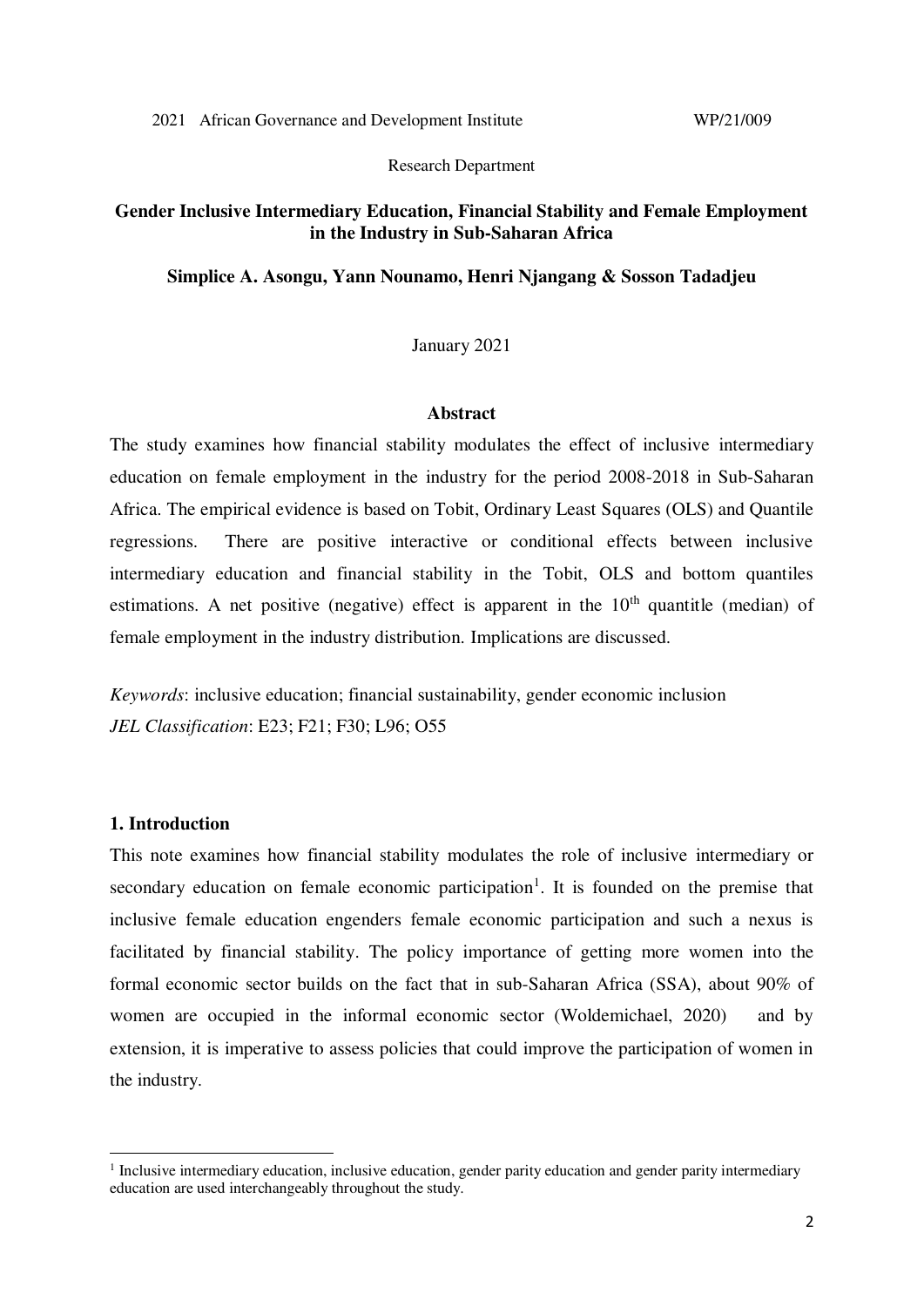The above narrative is consistent with an evolving stream of literature on the need for financial access in gender economic inclusion (Morsy, 2020). However, the present study departs from Morsy (2020) which is closest in terms of scholarly focus; by considering financial stability as a policy dimension via which inclusive education engenders inclusive economic participation. Accordingly, this study departs from the underlying literature by arguing that it is not enough to simply provide nexuses between channels of inclusion (i.e. financial access) and inclusive outcomes (i.e. female economic participation). This is essentially because, taking into account moderating, independent and outcome variables, provides policy makers with more policy insights into how policies designed to promote gender inclusive education can lead to gender economic inclusion, contingent on financial stability. Such is the focus of the present study which is summarized in the following research question: how does financial stability modulate the incidence of gender-parity intermediary education on female employment in the industry in SSA?

The intuition for linkages between inclusive intermediary education, financial stability and female employment in the industry is premised on two fundamental fronts. On the one hand, financial instability limits avenues by which mobilized resources by financial institutions can be efficiently allocated for productivity investment opportunities which logically entail employment opportunities (World Bank, 2020). In other words, financial stability is fundamental for economic activities (which are liked to employment) because most transactions in the formal economy are done through the formal financial system (Tchamyou, Erreygers and Cassimon, 2019). Hence, in event of financial instability, financial institutions limit investments in many sectors such as education which potentially decrease employment avenues for males as well as females. Moreover, as recently argued by Woldemichael (2020), since most women are employed in the informal economic sector, financial instability also limits their opportunities of making a transition towards the formal economic sector owing to limited funding avenues from formal financial enterprises. On the other hand, compared to the higher level of education and nursery education, the intermediary level of education (i.e. primary and secondary educational levels) has been documented to be more associated with positive macroeconomic externalities when countries are at initial stages of industrialization (Asiedu, 2014). It is for this reason that this study puts more emphasis on intermediary gender parity education.

The conceptual framework underpinning how financial stability modulates the effect of inclusive intermediary education on female employment in the industry is provided in Figure 1. It is apparent from the figure that the probability of bank default (i.e. financial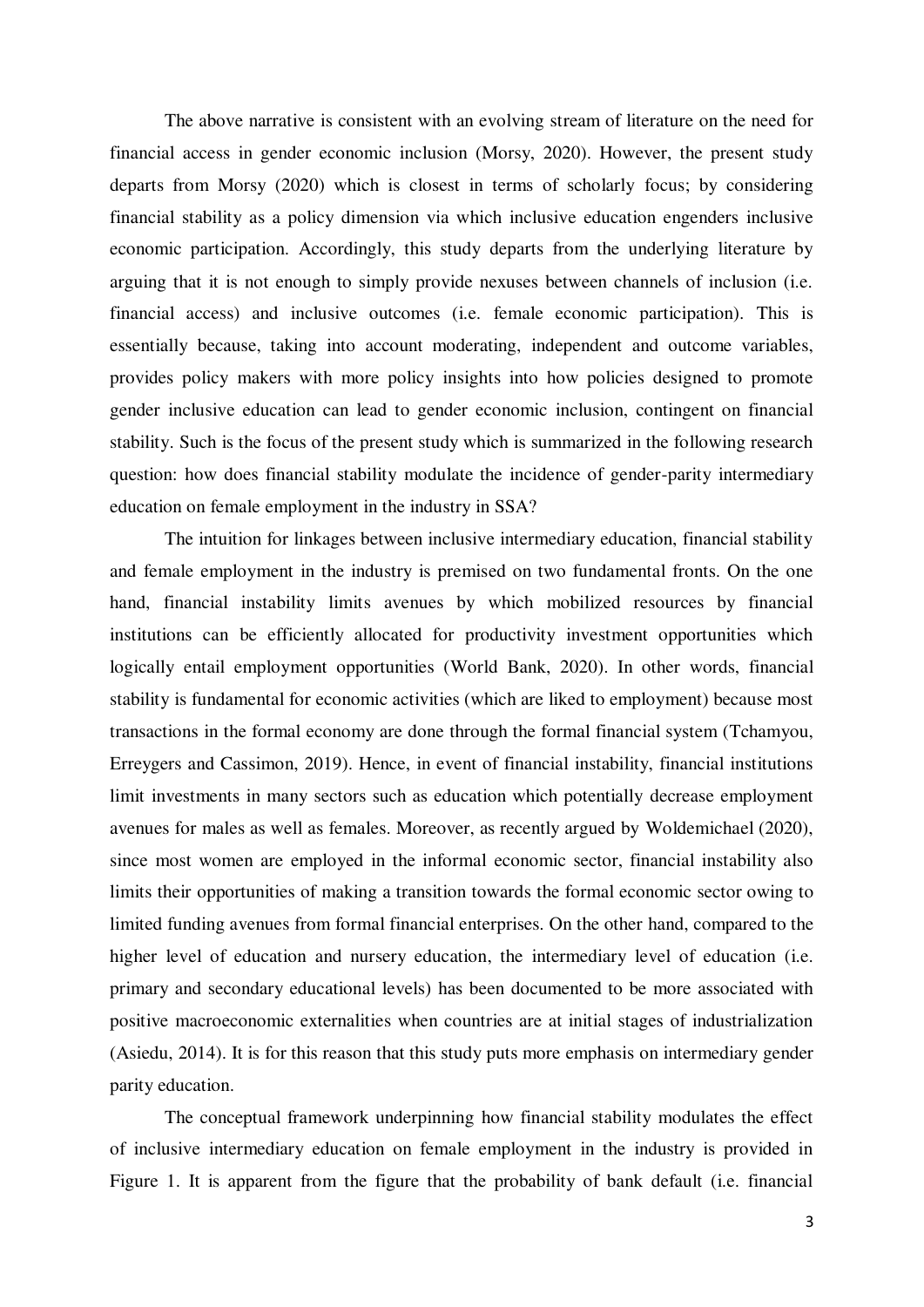instability) can influence the nexus between inclusive education and women's access to the industry. This is essentially because: (i) financial instability reduces the opportunity of providing financial resources to various sectors of the economy including education and (ii) less investment in education unfavorably affects the quality of gender inclusive education and by extension, limits opportunities for women to be employed in the industry owing to the potentially lower quality of education they have received.

 The rest of the note is organized as follows. This motivation is followed by Section 2 on data and methodology. The empirical results are disclosed in Section 3 while Section 4 concludes with implications and directions for future research.

**Figure 1: The role of financial instability in the education-employment nexus** 



#### **2. Data and methodology**

#### **2.1 Data**

<u>.</u>

This note focuses on annual data from 49 countries covering the period  $2008-2018^2$ . The selection of countries and attendant periodicity is motivated by data availability constraints at the time of the study. As apparent in Appendix 1 on the definitions and sources of variables, the data originate from four main sources. Consistent with the contemporary gender inclusion literature (Asongu et al., 2020), female economic inclusion and gender inclusive education are measured respectively by: (i) female employment in the industry and (ii) gender parity education in the primary and secondary schools. Financial stability is proxied with the Z-score

<sup>&</sup>lt;sup>2</sup> The 49 SSA countries are the 55 existing African countries excluding: (i) North African countries which are geographically not in SSA (Algeria, Egypt, Libya, Morocco and Tunisia) and (ii) South Sudan for which only very limited data is available.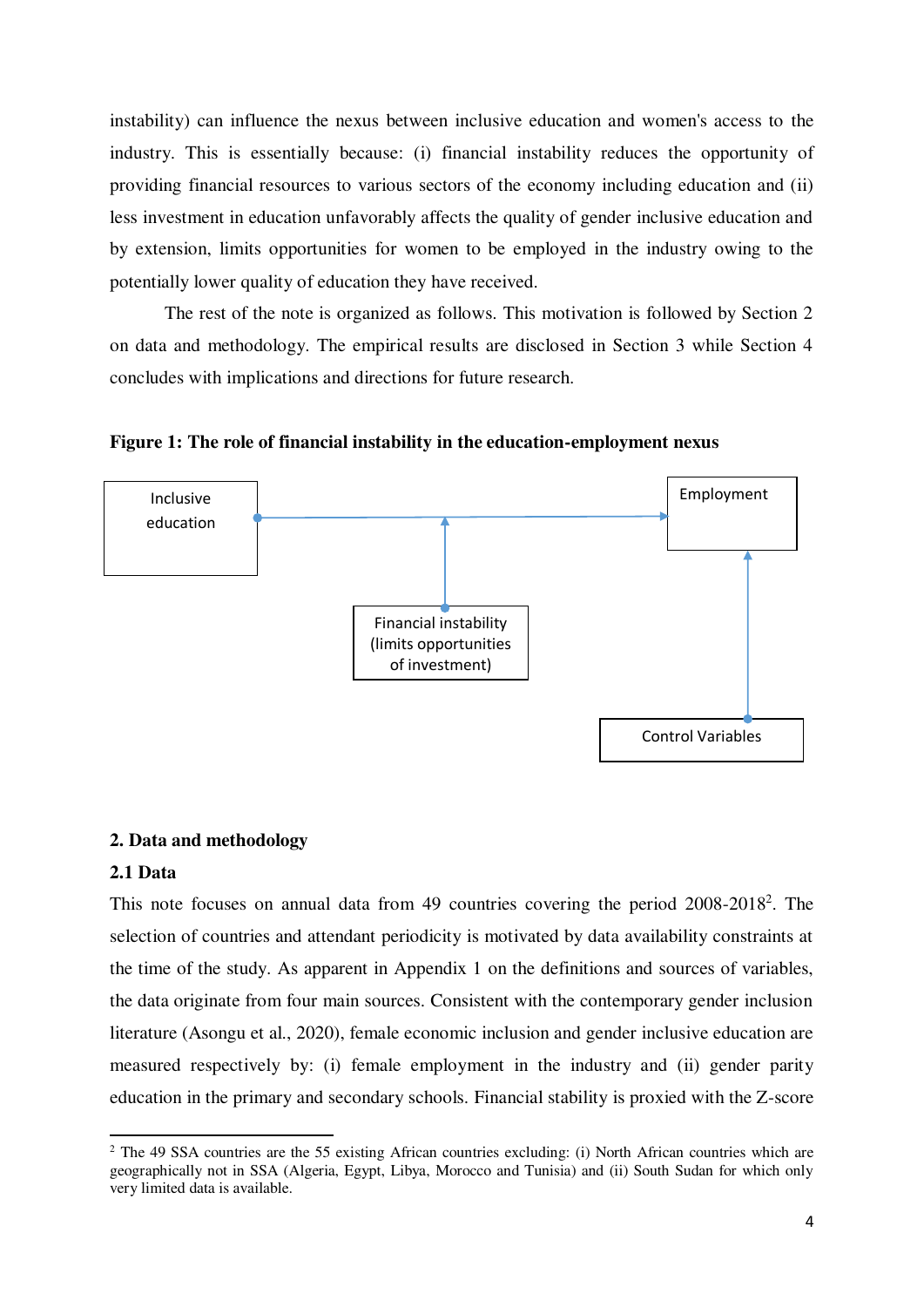which appreciates the likelihood of the financial system to go bankrupt (Meniago and Asongu, 2018; Anning and Adusei, 2020).

 In order to account for variable omission bias, five control variables are considered in accordance with contemporary gender economic inclusion literature, namely: inequality, GDP growth, political stability, trade openness and financial access (Steinberg and Nakane, 2012; Asongu and Odhiambo, 2019a; Osinubi and Asongu, 2020). Consistent with the underlying literature, with the exception of inequality that is anticipated to have a negative incidence on the outcome variable, the other control variables are expected have the opposite influence. Appendix 2 and Appendix 3 respectively, disclose the summary statistics and correlation matrix of the underlying variables<sup>3</sup>.

#### **2.2 Methodology**

<u>.</u>

#### **2.2.1 Tobit regressions**

The Tobit regression technique is adopted because of the limited range in the conception of the outcome variable (Ajide et al., 2019). Accordingly, the outcome variable is defined within an interval of 0% to 100% and therefore, censored from 0 to 100. Hence, a double censored Tobi regression model is appropriate (Coccorese and Pellecchia, 2010).

 Following Carson and Sun (2007), Equations (1) and Equation (2) reflect the standard procedure for estimating a Tobit model.

$$
y_{i,t}^* = \alpha_0 + \beta X_{i,t} + \varepsilon_{i,t},\tag{1}
$$

where  $y_{i,t}^*$  is a latent response variable,  $X_{i,t}$  is an observed  $1 \times k$  vector of explanatory variables and  $\varepsilon_{i,t} \approx$  i.i.d. N(0,  $\sigma^2$ ) and is independent of  $X_{i,t}$ . As opposed to observing  $y_{i,t}^*$ , we observe  $y_{i,t}$ :

$$
y_{i,t} = \begin{cases} y_{i,t}^* & \text{if } y_{i,t}^* > \gamma \\ 0, & \text{if } y_{i,t}^* \le \gamma, \end{cases} \tag{2}
$$

where  $\gamma$  is a non-stochastic constant. It follows that, the value of  $y_{i,t}^*$  is missing when it is less than or equal to  $\gamma$ . In accordance with the attendant Tobit centric literature (Lashitew et al., 2019), only the marginal effects related to the censored female employment in the industry variable are provided because of their relatively better reliability with respect of economic interpretation.

<sup>&</sup>lt;sup>3</sup> The identification of potential concerns of multicollinearity is a *two-step* approach. The first consists of ascertaining whether the attendant levels of correlation exceed an acceptable threshold of 0.600. The second step is engaged to assess the significance of correlated pairs that exceed the 0.600 threshold. The study did not pass the first step because no correlation exceeds 0.600 in magnitude. Such an approach is consistent with contemporary studies that focus on extending prior exposition on the premise of concerns of multicollinearity (Asongu, Biekpe and Cassimon, 2020).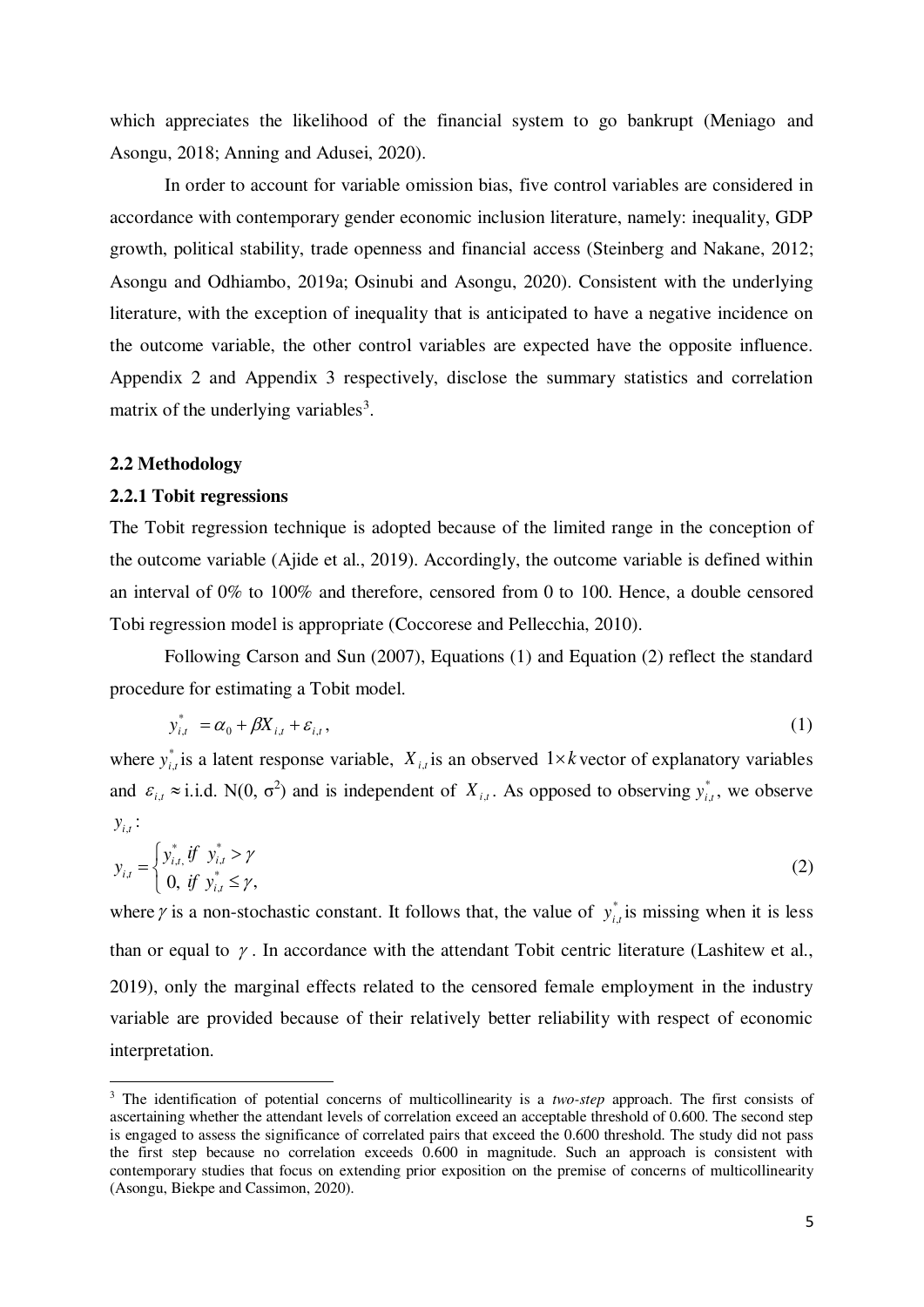#### **2.2.2. Quantitle regressions**

The modeling in the previous section is contingent on the mean value of the outcome variable. However, the investigated linkages can be different if assessed throughout the conditional distribution of the outcome variable. Hence, consistent with the extant literature on conditional modeling, the Quantile regressions (QR) technique is employed (Koenker and Bassett, 1978; Koenker and Hallock, 2001; Tchamyou and Asongu, 2017a; Asongu and Odhiambo, 2019b).

The  $\theta$ <sup>th</sup> quantile estimator of female employment in the industry is obtained by solving for the optimization problem in Equation (3), which is disclosed without subscripts to enhance readability.

$$
\min_{\beta \in R^k} \left[ \sum_{i \in \{i: y_i \geq x \mid \beta\}} \theta \middle| y_i - x_i \beta \middle| + \sum_{i \in \{i: y_i < x \mid \beta\}} (1 - \theta) \middle| y_i - x_i \beta \right],\tag{3}
$$

where  $\theta \in (0,1)$ . The QR approach consists of minimizing the weighted sum of absolute deviations.

#### **3. Empirical results**

The Tobit, OLS and QR estimations are reported in Table 1 and in accordance with contemporary interactive regressions literature (Tchamyou and Asongu, 2017b); net effects are computed to assess the overall effect of financial stability in the nexus between inclusive education and female employment in the industry. For instance, in the third specification or fourth column of the table, the net effect is  $6.371$  ( $[0.003 \times 10.865] + [6.339]$ ). In the attendant calculation, 10.865 is the average value of financial stability; the unconditional effect of inclusive education is 6.339 while the conditional impact related to the interaction between financial stability and inclusive education is 0.003. Where the net effects cannot be computed, na (i.e. "not applicable") is assigned to the corresponding space. Accordingly, a net effect is not computed when at least one estimated coefficient needed for the computation is not significant. Hence, both the unconditional effect of inclusive education and the conditional effect (from the interaction between inclusive education and financial stability) should be significant before the corresponding net effect is computed.

The following findings can be established. (i) There are positive interactive or conditional effects between inclusive education and financial sustainability in the Tobit, OLS and bottom quantiles estimations. (ii) A net positive (negative) effect is apparent in the  $10<sup>th</sup>$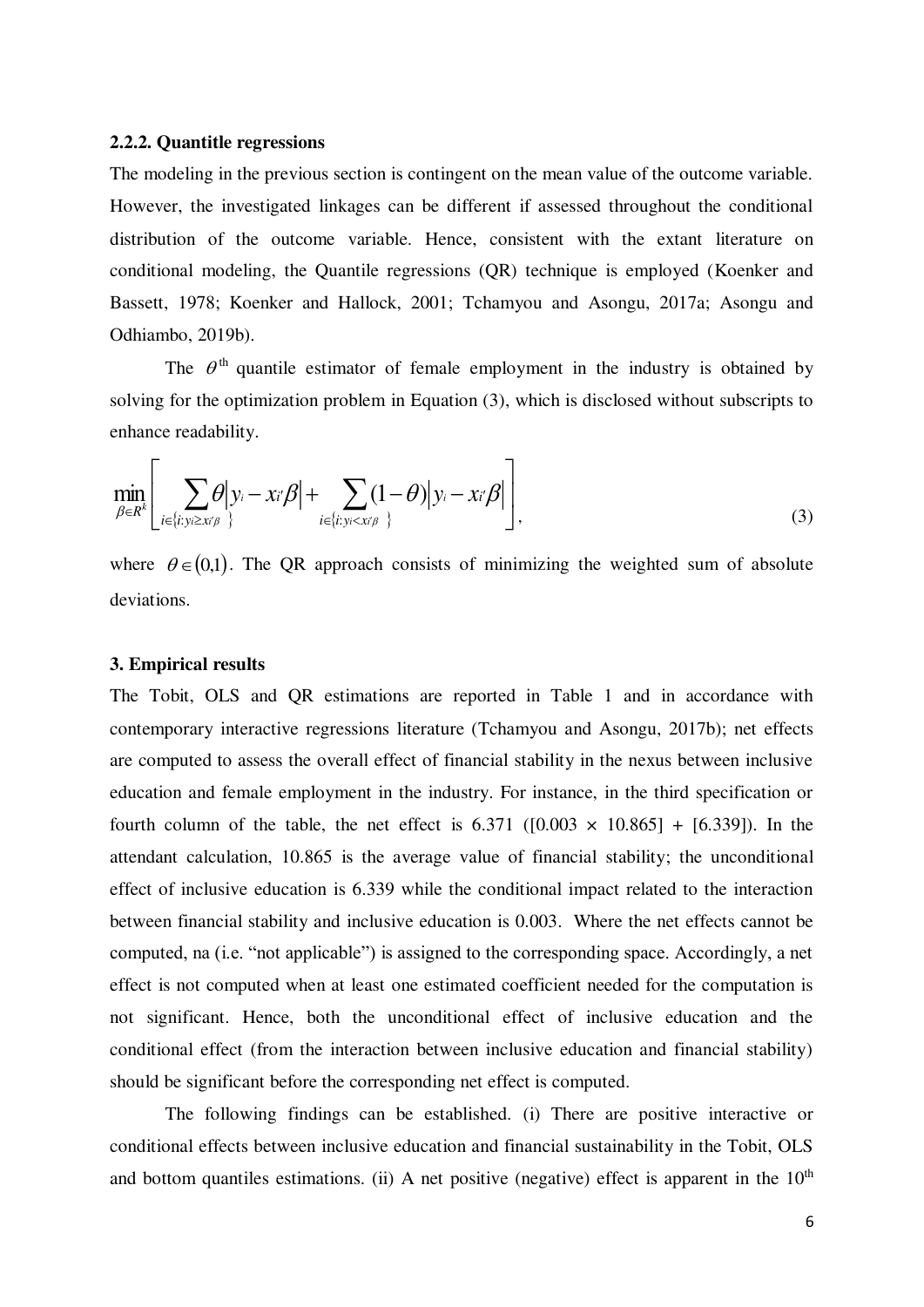quantitle (median) of female employment in the industry distribution. (iii) Most of the control variables are significant with the expected signs.

| mensive equeation, miancial stability and lemale employment. |             |             |                                                       |            |             |            |             |  |
|--------------------------------------------------------------|-------------|-------------|-------------------------------------------------------|------------|-------------|------------|-------------|--|
|                                                              |             |             | Dependent variable: Female employment in the industry |            |             |            |             |  |
|                                                              | Tobit       | <b>OLS</b>  | <b>Quantile Regressions</b>                           |            |             |            |             |  |
|                                                              | dy/dx       |             | Q.10                                                  | Q.25       | Q.50        | Q.75       | Q.90        |  |
| Constant                                                     |             | 2.466       | $-8.480***$                                           | 2.330      | 30.839***   | 26.836     | 14.943      |  |
|                                                              |             | (0.793)     | (0.000)                                               | (0.687)    | (0.002)     | (0.177)    | (0.330)     |  |
| Inclusive Education (IE)                                     | 7.172       | 8.218       | $6.339***$                                            | $-0.775$   | $-20.710**$ | $-18.574$  | 12.954      |  |
|                                                              | (0.244)     | (0.261)     | (0.000)                                               | (0.874)    | (0.014)     | (0.272)    | (0.321)     |  |
| Financial Stability (FS)                                     | $-0.182$    | $-0.209$    | $-0.007$                                              | 0.020      | $-0.048$    | $-0.234$   | $-0.897***$ |  |
|                                                              | (0.100)     | (0.112)     | (0.838)                                               | (0.839)    | (0.779)     | (0.502)    | (0.001)     |  |
| <b>IE</b> ×FS                                                | $0.002***$  | $0.003***$  | $0.003***$                                            | $0.003***$ | $0.003*$    | 0.001      | 0.002       |  |
|                                                              | (0.002)     | (0.003)     | (0.000)                                               | (0.001)    | (0.054)     | (0.684)    | (0.342)     |  |
| Inequality                                                   | $-0.023$    | $-0.026$    | 0.030                                                 | $-0.020$   | $-0.046$    | 0.040      | $-0.162$    |  |
|                                                              | (0.776)     | (0.781)     | (0.261)                                               | (0.795)    | (0.728)     | (0.880)    | (0.440)     |  |
| <b>GDP</b> Growth                                            | $-0.164$    | $-0.188$    | 0.013                                                 | $-0.062$   | $-0.259$    | $-0.268$   | 0.114       |  |
|                                                              | (0.380)     | (0.394)     | (0.696)                                               | (0.552)    | (0.144)     | (0.455)    | (0.681)     |  |
| <b>Political Stability</b>                                   | $2.072***$  | $2.374***$  | $0.451**$                                             | $1.369**$  | $4.107***$  | 3.084      | 0.131       |  |
|                                                              | (0.001)     | (0.002)     | (0.023)                                               | (0.019)    | (0.000)     | (0.122)    | (0.932)     |  |
| Trade                                                        | $0.039**$   | $0.044**$   | $0.020***$                                            | $0.018*$   | 0.011       | $0.110***$ | $0.135***$  |  |
|                                                              | (0.028)     | (0.035)     | (0.000)                                               | (0.055)    | (0.472)     | (0.001)    | (0.000)     |  |
| <b>Financial Access</b>                                      | $-0.007***$ | $-0.008***$ | $0.002*$                                              | 0.001      | $-0.005$    | $-0.019$   | $-0.026**$  |  |
|                                                              | (0.000)     | (0.000)     | (0.056)                                               | (0.813)    | (0.415)     | (0.190)    | (0.021)     |  |
| Net effect of IE                                             | na          | na          | 6.371                                                 | na         | $-20.677$   | na         | na          |  |
| Adjusted/Pseudo R <sup>2</sup>                               |             | 0.244       | 0.214                                                 | 0.202      | 0.183       | 0.165      | 0.352       |  |
| Fisher                                                       |             | $13.72***$  |                                                       |            |             |            |             |  |
| <b>Observations</b>                                          | 165         | 165         | 165                                                   | 165        | 165         | 165        | 165         |  |

#### **Table 1**

Inclusive education, financial stability and female employment.

\*\*\*,\*\*. significance levels at 1%, 5% and 10% respectively. dy/dx: average marginal effects. na: not applicable because at least estimated coefficient needed for the computation of the net effects is not significant. The average value financial sustainability is 10.865. OLS: Ordinary Least Squares.

#### **4. Concluding implications and future research directions**

This study has shown that gender inclusive education is modulated by financial stability for positive conditional effects on female employment in the industry. Such positive conditional effects which are exclusively apparent in the bottom quantile of the female employment in the industry distribution engenders an overall positive (negative) net effect in the  $10<sup>th</sup>$  quantitle (median) of female employment in the industry distribution. The findings show that the investigated nexuses can lead to blanket policy implications if they are not assessed throughout the conditional distribution of female employment in the industry. Moreover, the findings with significant favorable conditional effects is an indication that more needs to be done to promote inclusive gender education in order to anticipate significant unconditional effects from inclusive gender education based on which, overall net effects can be computed.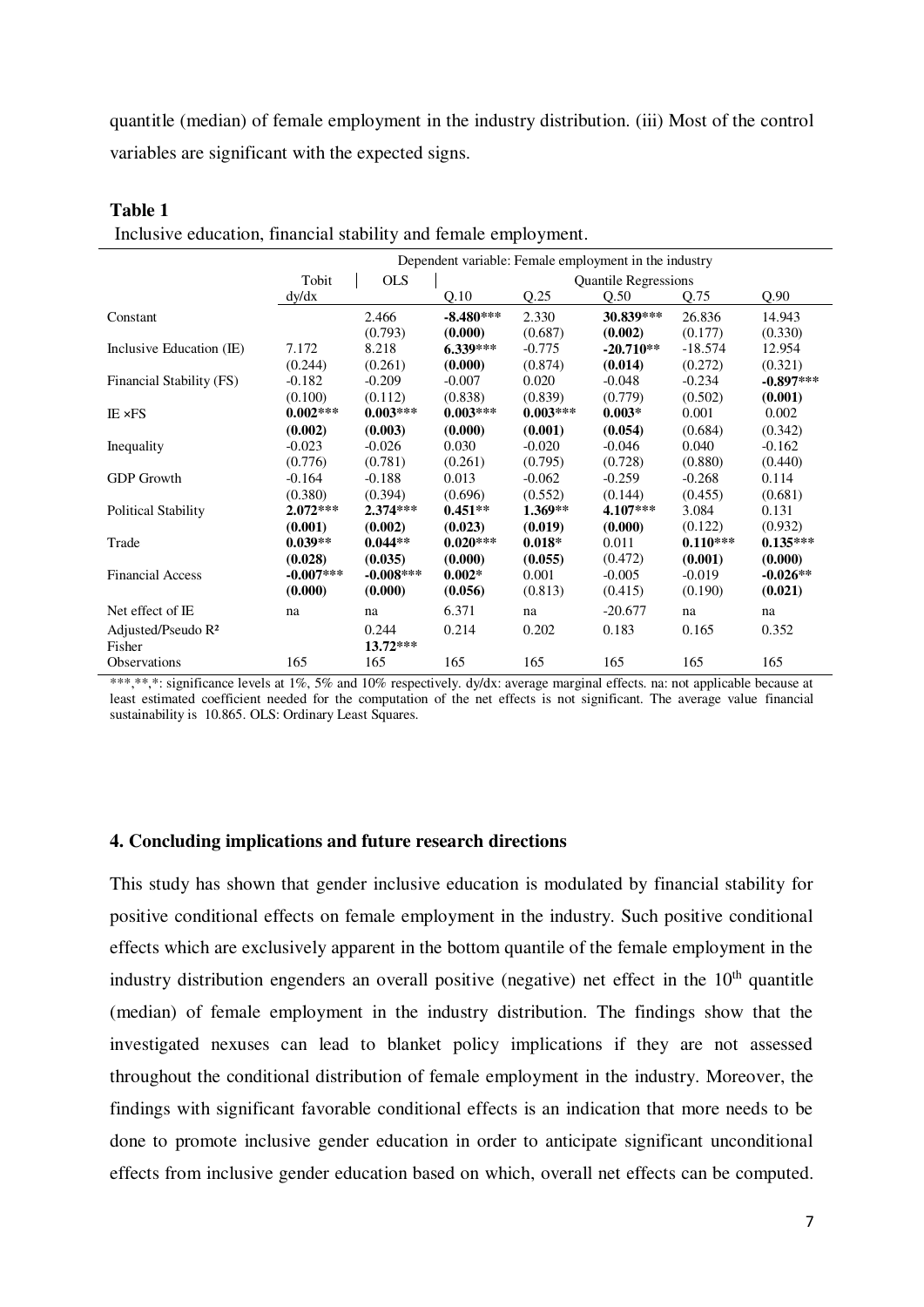Hence, with the exception of findings in the  $10<sup>th</sup>$  quantile of the female employment in the industry distribution, the overall tendency is that inclusive education needs to be improved by sampled countries.

 The above findings are relevant to policy makers for a plethora of reasons, *inter alia*: (i) the concern of gender exclusion is more apparent in SSA relative to other developing countries in the world (Osabuohien et al., 2019); (ii) about 160 trillion USD in global GDP is lost due of gender economic exclusion and most of this loss relative to domestic GDP is apparent in poor countries such as in SSA (World Bank, 2018) and (iii) about half of countries in SSA failed to achieve the Millennium Development Goals (MDGs) extreme poverty target owing to concerns of exclusive development (Tchamyou, 2019) and (iv) according to scholarly projections, if inclusive development is not given the policy attention it deserves, most countries in the sub-region are still unlikely to achieve the Sustainable Development Goals (SDGs) poverty targets (Bicaba et al., 2017).

In the light of the above, promoting financial stability and inclusive education are some policy perspectives that can be taken on board by the policy makers of sampled countries in view of promoting inclusive development in the sub-region. Future studies can consider other policy mechanisms and channels in view of providing more scholarly and policy insights into how inclusive development in SSA can be further enhanced. Moreover, while the outcome variable in the present study ranges from 0% to 100%, in future studies where the outcome variable ranges from 0 to 1, fractional-type models such as Beta regression should be used to complement the Tobit regression approach.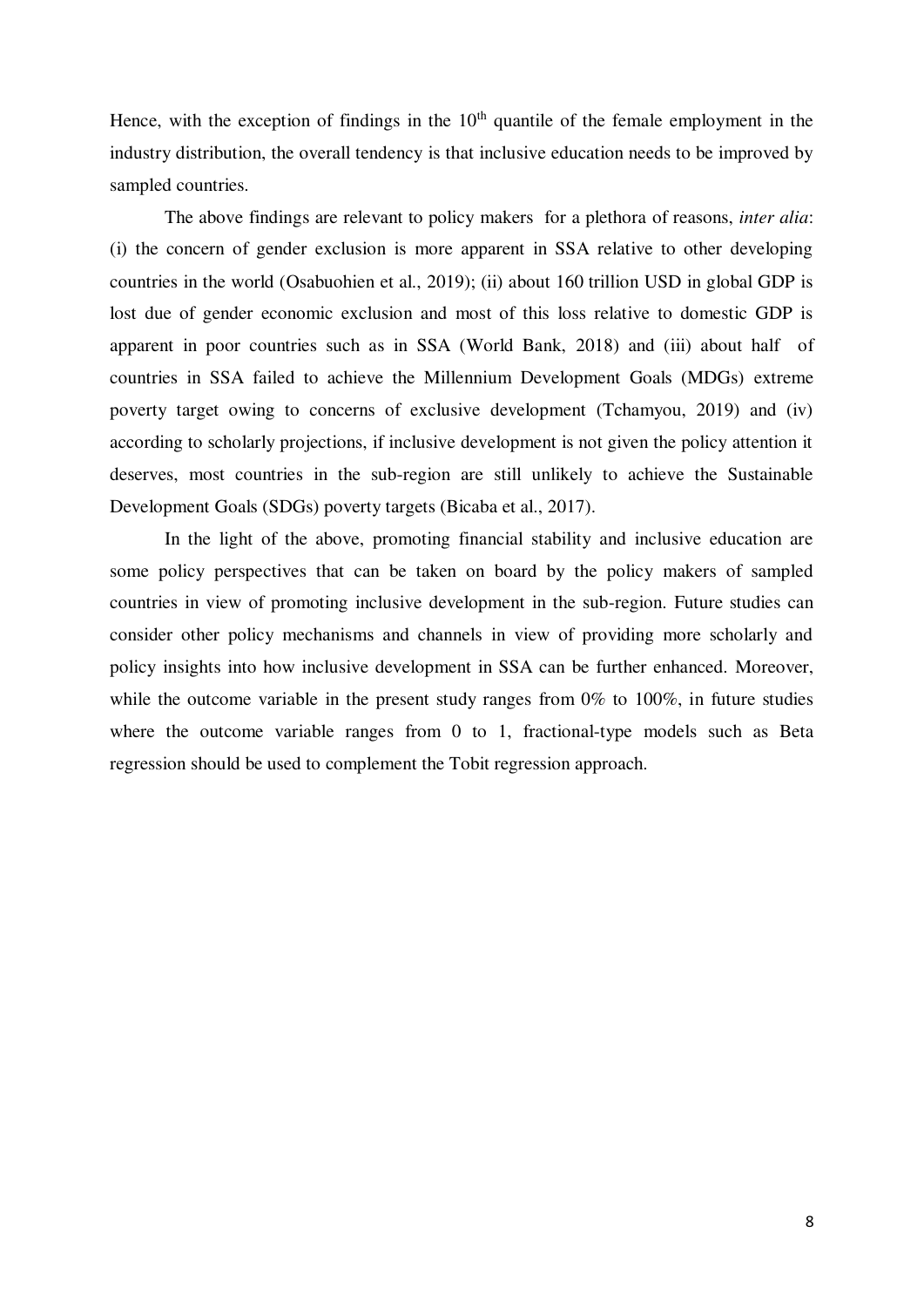#### **Appendices**

#### **Appendix 1**

| Variables                         | Abbreviations | Definitions of variables (Measurements)                                                                                                                                                                                                          | Sources     |
|-----------------------------------|---------------|--------------------------------------------------------------------------------------------------------------------------------------------------------------------------------------------------------------------------------------------------|-------------|
| Female in Industry                | Industry      | Employment in industry, female ( $%$ of female<br>employment) (modelled ILO estimate)                                                                                                                                                            | <b>ILO</b>  |
| <b>Business</b><br>Sustainability | Z-Score       | Prediction of the likelihood that a bank might<br>survive and not go bankrupt.                                                                                                                                                                   | <b>FDSD</b> |
| Inclusive education               | Edu           | School enrolment, primary and secondary (gross),<br>gender parity index (GPI)                                                                                                                                                                    | WDI         |
| Inequality                        | Gini          | "The Gini index is a measurement of the income"<br>distribution of a country's residents".                                                                                                                                                       | WDI         |
| Economic growth                   | GDPg          | Gross Domestic Product growth rate (annual %)                                                                                                                                                                                                    | WDI         |
| Political stability               | PolSta        | "Political stability/no violence (estimate): measured as<br>the perceptions of the likelihood that the government will<br>be destabilized or overthrown by unconstitutional and<br>violent means, including domestic violence and<br>terrorism". | WGI         |
| Trade openness                    | Trade         | Exports plus Imports of Commodities (% of GDP)                                                                                                                                                                                                   | WDI         |
| Financial access                  | Finance       | Private domestic credit from deposit banks and other<br>financial institutions ( $%$ of GDP)                                                                                                                                                     | <b>FDSD</b> |

Definitions and sources of variables.

Notes: ILO: International Labour Organisation. FDSD: Financial Development and Structure Database. WGI: World Governance Indicators. WDI: World Bank Development Indicators of the World Bank. No variables are provided in logarithms because the mean values are comparable in the light of the summary statistics.

#### **Appendix 2**

Summary statistics (2008-2018).

|                          | Mean     | <b>SD</b> | Minimum   | Maximum | <b>Observations</b> |  |
|--------------------------|----------|-----------|-----------|---------|---------------------|--|
| Female in industry       | 8.547    | 7.440     | 0.401     | 34.603  | 528                 |  |
| Financial sustainability | 10.865   | 5.686     | 2.176     | 44.412  | 446                 |  |
| Inclusive education      | 0.936    | 0.101     | 0.630     | 1.133   | 298                 |  |
| Inequality               | 45.328   | 6.736     | 33.000    | 65.700  | 325                 |  |
| Economic growth          | 4.155    | 4.908     | $-46.082$ | 20.715  | 511                 |  |
| Political stability      | $-0.570$ | 0.910     | $-3.314$  | 1.200   | 536                 |  |
| Trade openness           | 76.956   | 42.201    | 19.100    | 347.997 | 498                 |  |
| Financial access         | 31.501   | 84.383    | 0.347     | 972.204 | 452                 |  |

Notes: S.D: Standard Deviation. The mean values are relatively comparable in terms of units. It is apparent from the standard deviations that the variables reflect significant variations from which, reasonable estimated linkages can be established from the regressions results. Mean values are also useful in the computation of net effects. When thresholds corresponding to the attendant net effects are computed, these thresholds must be situated within the statistical range (minimum to maximum values) in order to make economic sense and have policy relevance. The total number of observations is not equal across variables because the panel dataset is not balanced.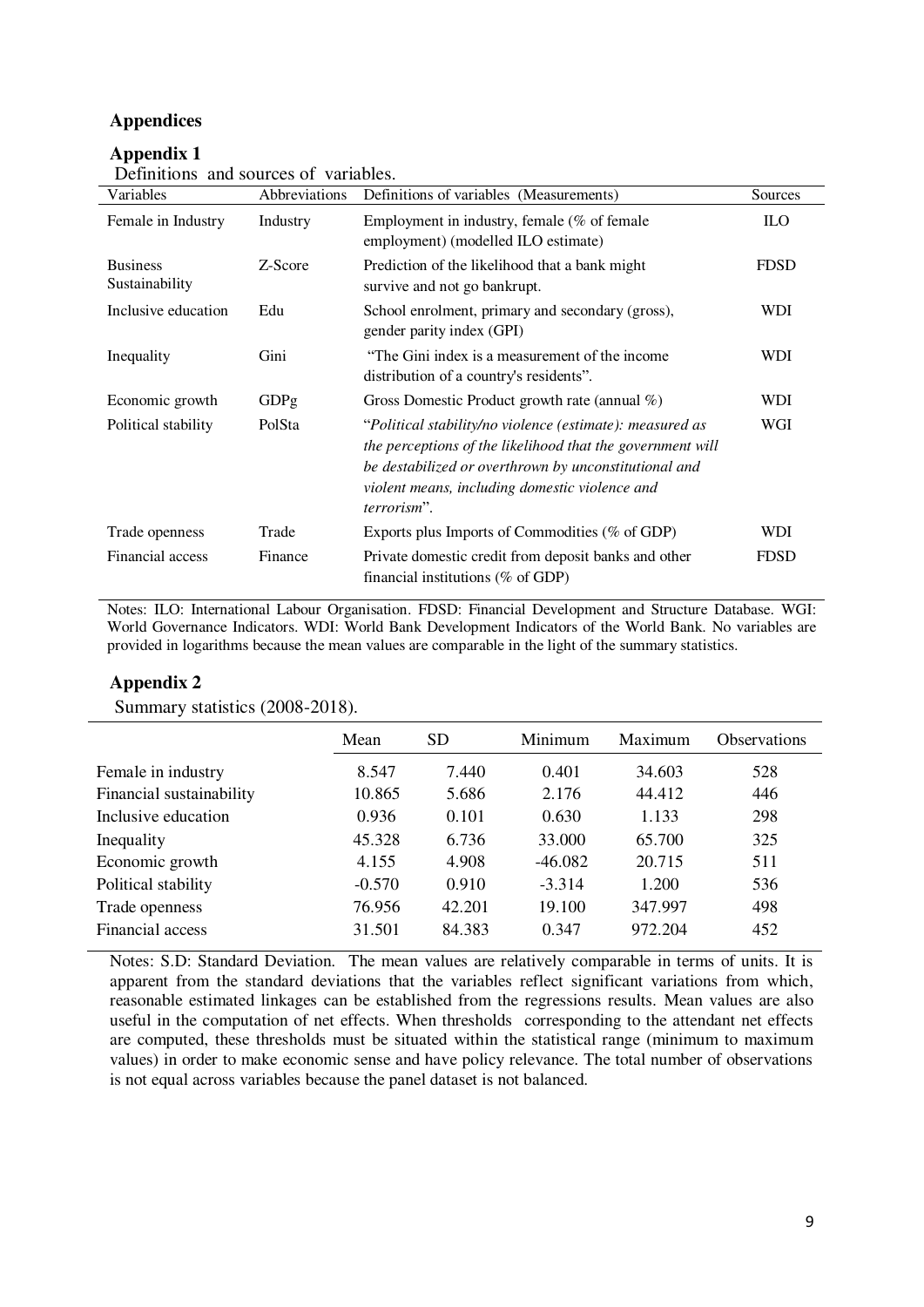| Industry | Z-Score  | Education | Gini     | GDPg     | PolSta | Trade | Finance |
|----------|----------|-----------|----------|----------|--------|-------|---------|
| 1.000    |          |           |          |          |        |       |         |
| 0.072    | 1.000    |           |          |          |        |       |         |
| 0.326    | 0.217    | 1.000     |          |          |        |       |         |
| 0.129    | $-0.174$ | 0.217     | 1.000    |          |        |       |         |
| $-0.126$ | $-0.239$ | $-0.128$  | $-0.013$ | 1.000    |        |       |         |
| 0.389    | $-0.045$ | 0.503     | 0.348    | $-0.040$ | 1.000  |       |         |
| 0.304    | 0.071    | 0.234     | 0.041    | 0.004    | 0.269  | 1.000 |         |
| 0.027    | 0.080    | 0.051     | $-0.020$ | $-0.106$ | 0.133  | 0.166 | 1.000   |
|          |          |           |          |          |        |       |         |

| Appendix 3                                     |  |
|------------------------------------------------|--|
| Correlation matrix (uniform sample size: 165). |  |

Notes: Industry: female employment in the industry. Z-score: business sustainability. Education: Gender inclusive education. Gini: Inequality. GDPg: Gross Domestic Product growth. PolSta: Political Stability. Trade: trade openness. Finance: Financial access. The correlation matrix is used to identify potential concerns related to multicollinearity. A two step approach is used. The first step entails the assessment of whether the paired correlations are above a critical limit of 0.600. In the second step, for each correlated pair that exceeds the 0.600 threshold, the significance level is examined. This study did not go above the first step because no correlated pair exceeds the critical threshold of 0.600.

#### **References**

Ajide, K. B., Raheem, I. D. and Asongu, S. A., (2019). "Dollarization and the "Unbundling" of Globalization in sub-Saharan Africa." *Research in International Business and Finance*, 47, pp. 398-409.

Anning, A. A., and Adusei, M. (2020). "An Analysis of Financial Statement Manipulation among Listed Manufacturing and Trading Firms in Ghana".*Journal of African Business*, DOI: 10.1080/15228916.2020.1826856.

Asiedu, E., (2014). "Does Foreign Aid in Education Promote Economic Growth? Evidence From Sub-Saharan Africa", *Journal of African Development*, 16(1), pp. 37-59.

Asongu, S. A., Biekpe, N., and Cassimon, D., (2020). "Understanding the greater diffusion of mobile money innovations in Africa". *Telecommunications Policy*, 44(8), 102000.

Asongu, S. A., Nnanna, J., and Acha-Anyi, P. N., (2020). "Finance, inequality and inclusive education in Sub-Saharan Africa", *Economic Analysis and Policy*, 67(September), 162-177.

Asongu, S. A., and Odhiambo, N. M. (2019a). "Inequality and the economic participation of women in sub-Saharan Africa: An empirical investigation".*African Journal of Economic and Management Studies*, 11(2), pp. 193-206.

Asongu, S. A., and Odhiambo, N. M., (2019b). "Governance and social media in African countries: An empirical investigation". *Telecommunications Policy*, 43(5), pp. 411-425.

Bicaba, Z., Brixiova, Z., and Ncube, M., (2017). "Can Extreme Poverty in Sub-Saharan Africa be Eliminated by 2030?," *Journal of African Development*, 19(2), pp. 93-110.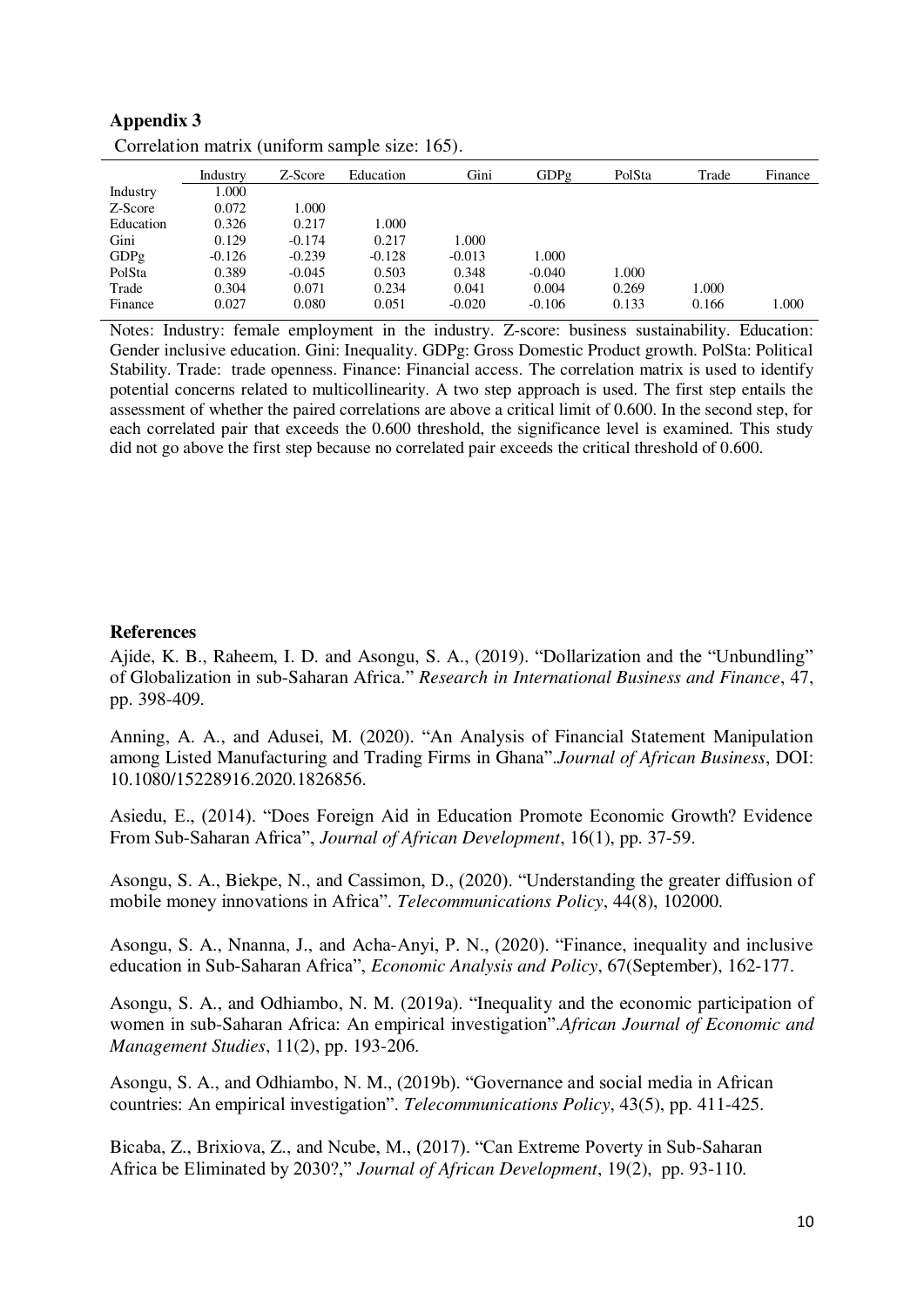Carson, R. T., and Sun, Y. (2007). "The Tobit model with a non-zero threshold".*Econometrics Journal*, 10(3), pp. 488-502.

Coccorese, P., and Pellecchia, A. (2010). "Testing the 'Quiet Life' Hypothesis in the Italian Banking Industry". *Economic Notes by BancadeiPaschi di Siena SpA*, 39(3), pp. 173-202.

Koenker, R., and Bassett, Jr. G., (1978). "Regression quantiles", *Econometrica*, 46(1), pp. 33- 50.

Koenker, R., and Hallock, F. K., (2001). "Quantile regression", *Journal of Economic Perspectives*, 15(4), pp. 143-156.

Lashitew, A. A., van Tulder, R., and Liasse, Y., (2019). "Mobile phones for financial inclusion: What explains the diffusion of mobile money innovations?", *Research Policy*, 48(5), pp. 1201-1215.

Meniago, C., and Asongu, S. A., (2018). "Revisiting the finance-inequality nexus in a panel of African countries". *Research in International Business and Finance*, 46, pp. 399-419.

Morsy, H., (2020). "Access to finance – Mind the gender gap", *The Quarterly Review of Economics and Finance*. DOI: 10.1016/j.qref.2020.02.005.

Osabuohien, E., Efobi U.R., Herrmann R., and Gitau, C.M, (2019). "Female Labor Outcomes andLarge-scale Agricultural Land Investments: Macro-Micro Evidence from Tanzania".*Land Use Policy*, 82*,* pp. 716-728.

Osinubi, T. and Asongu, S. A. (2020). "Globalization and female economic participation in MINT and BRICS countries". *Journal of Economic Studies*, DOI: 10.1108/JES-08-2020- 0381.

Tchamyou, V. S. (2019). "The Role of Information Sharing in Modulating the Effect ofFinancial Access on Inequality". *Journal of African Business*, 20(3), pp. 317-338.

Tchamyou, V. S., and Asongu, S. A., (2017a)."Conditional market timing in the mutual fund industry"*, Researchin International Business and Finance*, 42 (December), pp. 1355-1366.

Tchamyou, V. S., and Asongu, S. A., (2017b). "Information Sharing and Financial Sector Development in Africa". *Journal of African Business*, 18(7), pp. 24-49.

Tchamyou, V.S., Erreygers, G., and Cassimon, D., (2019). "Inequality, ICT and Financial Access in Africa", *Technological Forecasting and Social Change*,139(February), pp. 169- 184.

Steinberg. C., and Nakane, M., (2012). "Can women save Japan?".I MF Working Paper No.12/24,Washington.

Woldemichael, A., (2020).Closing the gender gap in African labor markets is good economics. *Brookings,*

[https://www.brookings.edu/blog/africa-in-focus/2020/01/23/closing-the-gender-gap-in](https://www.brookings.edu/blog/africa-in-focus/2020/01/23/closing-the-gender-gap-in-african-labor-markets-is-good-economics/)[african-labor-markets-is-good-economics/](https://www.brookings.edu/blog/africa-in-focus/2020/01/23/closing-the-gender-gap-in-african-labor-markets-is-good-economics/) (Accessed: 04/11/2020).